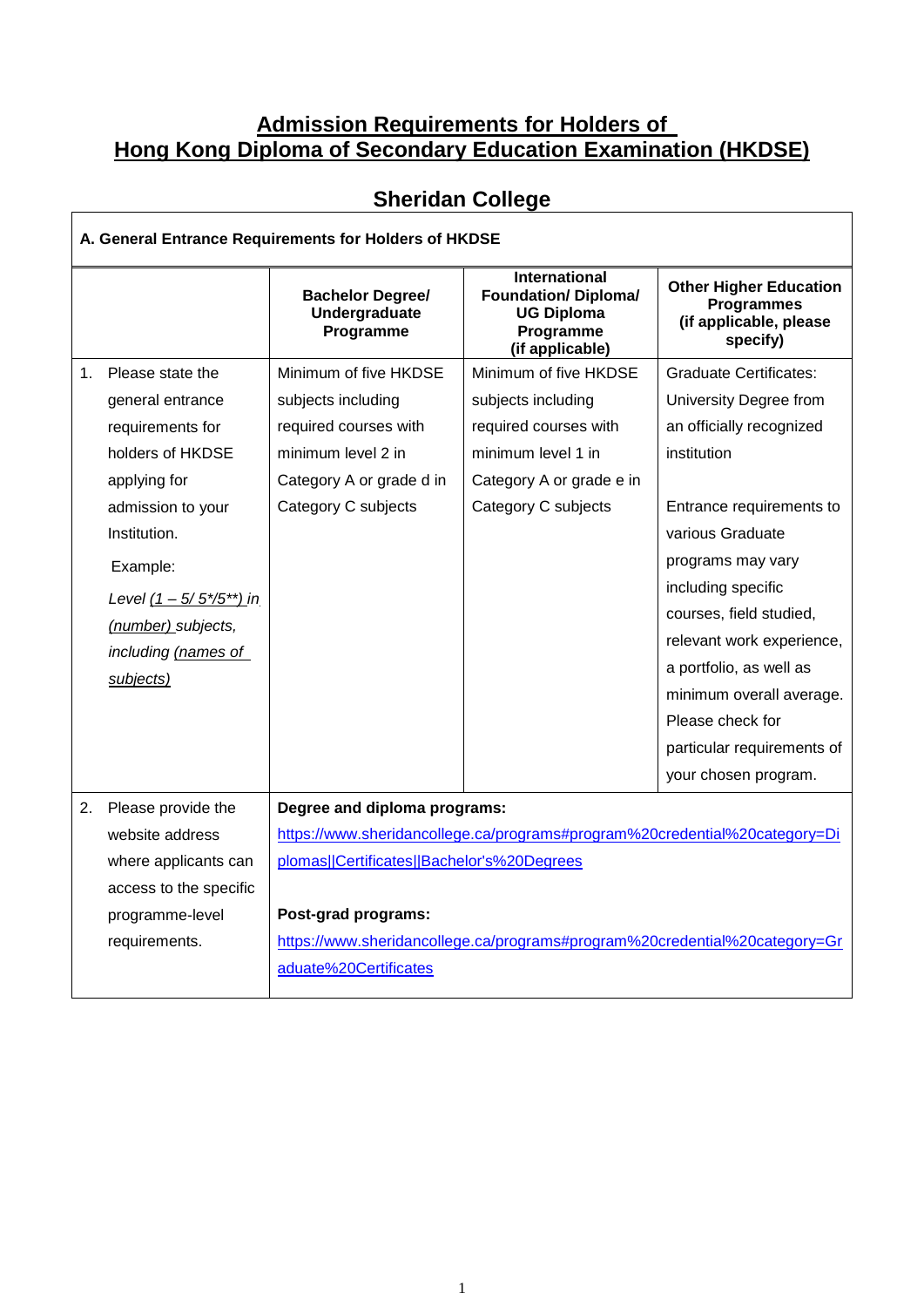| <b>B. Language Requirements for Holders of HKDSE</b> |                         |                               |                               |                               |  |  |
|------------------------------------------------------|-------------------------|-------------------------------|-------------------------------|-------------------------------|--|--|
|                                                      | 1. Please indicate the  | Degree:                       | Diploma:                      | Post-grad certificate:        |  |  |
|                                                      | requirement in          |                               |                               |                               |  |  |
|                                                      | English Language in     | TOEFL: overall score 88       | TOEFL: overall score 80       | TOEFL: overall score 88       |  |  |
|                                                      | terms of level attained | with no individual            | with no individual section    | with no individual            |  |  |
|                                                      | under the HKDSE,        | section below 21              | below 20                      | section below 21              |  |  |
|                                                      | and/ or alternative     |                               |                               |                               |  |  |
|                                                      | language                | <b>iTEP Academic: overall</b> | <b>iTEP Academic: overall</b> | <b>iTEP Academic: overall</b> |  |  |
|                                                      | qualifications that     | score 3.9                     | score 3.7                     | score 3.9                     |  |  |
|                                                      | demonstrate the         |                               |                               |                               |  |  |
|                                                      | applicants' English     | IELTS: overall score 6.5      | IELTS: overall score 6 with   | IELTS: overall score 6.5      |  |  |
|                                                      | standard for            | with no individual band       | no individual band below      | with no individual band       |  |  |
|                                                      | admission to your       | below 6.0                     | 5.5                           | below 6.0                     |  |  |
|                                                      | institution.            |                               |                               |                               |  |  |
|                                                      |                         | PTE A: overall score 60       | PTE A: overall score 58       | PTE A: overall score 60       |  |  |
|                                                      |                         | with no individual            | with no individual section    | with no individual            |  |  |
|                                                      |                         | section below 57              | below 49                      | section below 57              |  |  |
|                                                      |                         | Cambridge English             | Cambridge English Exam:       | Cambridge English             |  |  |
|                                                      |                         | Exam: overall score 176       | overall score 169 with no     | Exam: overall score 176       |  |  |
|                                                      |                         | with no individual score      | individual score below 162    | with no individual score      |  |  |
|                                                      |                         | below 169                     |                               | below 169                     |  |  |
|                                                      |                         |                               | Sheridan EAP: 70%             |                               |  |  |
|                                                      |                         | Sheridan EAP: 75%             | Listening Band $-4.0$         | Sheridan EAP: 75%             |  |  |
|                                                      |                         | Listening Band - 4.5          | Reading Combined Band -       | Listening Band $-4.5$         |  |  |
|                                                      |                         | <b>Reading Combined</b>       | 4.0                           | <b>Reading Combined</b>       |  |  |
|                                                      |                         | $Band - 4.5$                  | Writing $-$ CLB 7             | $Band - 4.5$                  |  |  |
|                                                      |                         | Writing $-$ CLB 8             |                               | Writing - CLB 8               |  |  |
|                                                      |                         |                               | CAEL: overall score 60 with   |                               |  |  |
|                                                      |                         | CAEL: overall score 70        | no individual section below   | CAEL: overall score 70        |  |  |
|                                                      |                         | with no individual            | 50                            | with no individual            |  |  |
|                                                      |                         | section below 60              |                               | section below 60              |  |  |
|                                                      |                         |                               | Duolingo: 105                 |                               |  |  |
|                                                      |                         | Duolingo: 115                 |                               | Duolingo: 125                 |  |  |